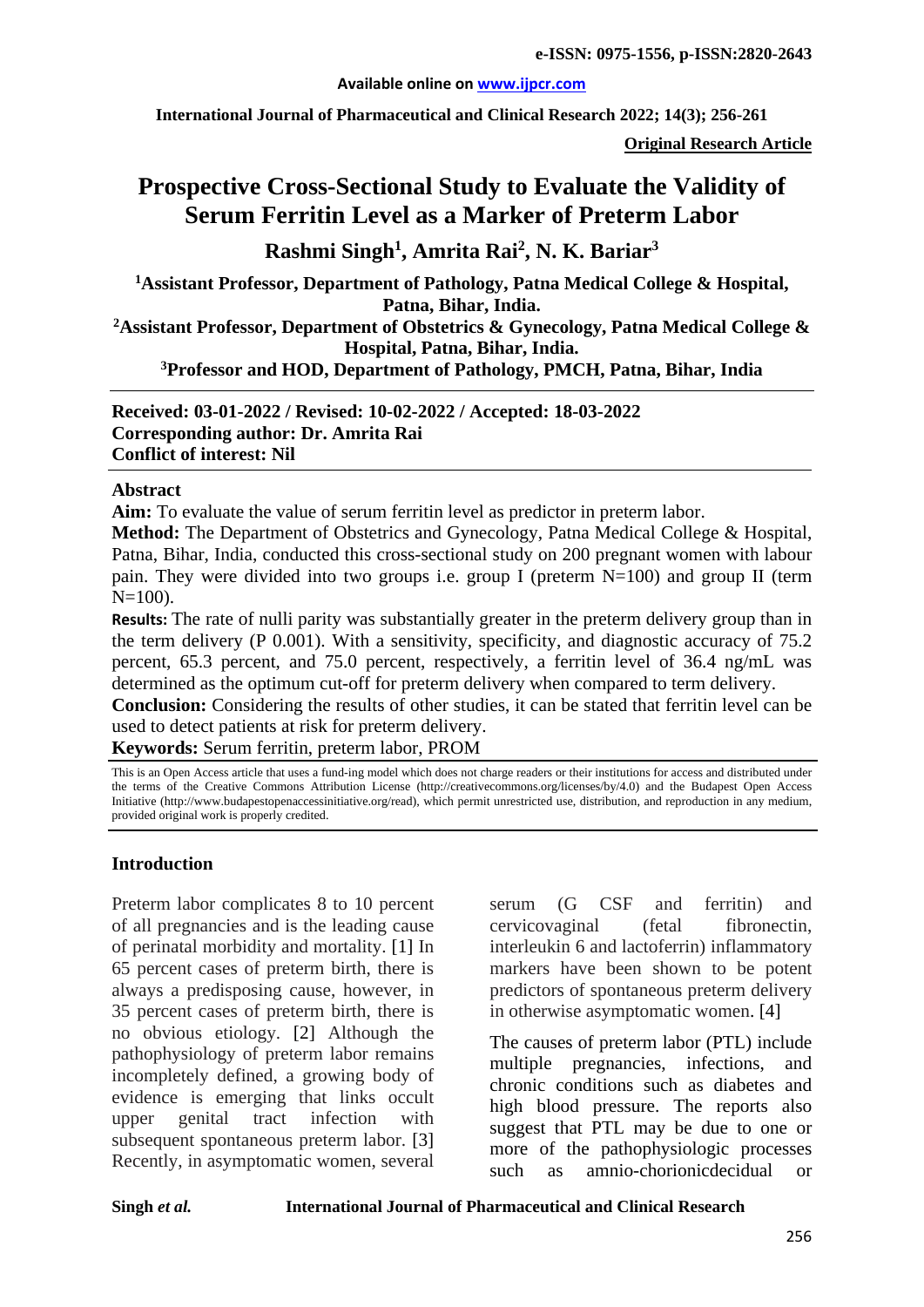systemic inflammation, activation of the maternal or fetal hypothalamic-pituitaryadrenal axis, decidual hemorrhage, or pathologic distension of the uterus. But a clear understanding of the molecular mechanism has not developed yet. [5] Many maternal and biochemical data as well as other demographic and behavioral factors have been used and tried for the prediction of PTD but none of them have succeeded.[6]

Ferritin is also a primary intracellular storage protein that holds iron in an insoluble and non-toxic state, while it has been reported to increase in a number of acute-phase reactions such as inflammation. [7] Maternal subclinical infection may increase ferritin level as an acute phase reactant and cause spontaneous rupture of the membranes. [8] Some studies have reported that ferritin level could be used as a predictor of preterm delivery [9-11]; however, the results of studies in this area are controversial. Hence, this study aims to evaluate the value of serum ferritin level as predictors in preterm labor.

# **Material & Methods:**

The Department of Obstetrics and Gynecology, Patna Medical College & Hospital, Patna, Bihar, India, conducted this cross-sectional study on 200 pregnant women with labour pain. Ethical permission was obtained from the institutional ethical committee.They were divided into two groups

Group 1: 100 pregnant women who had preterm deliveries

Group 2: 100 pregnant women who had term deliveries

# **Inclusion criteria**

Single pregnancy and gestational age of above 24 weeks.

# **Exclusion criteria**

Anemia (hemoglobin level of less than 9.7 g/dL in the second trimester and less than 9.5 g/dL in the third trimester), elevated serum iron levels (above 178 μg/dL in the second trimester, and above 193 μg/dL in the third trimester), chronic infectious diseases, multiple pregnancies, fetal anomalies, fetal intrauterine death, severe polyhydramnios, diabetes mellitus, alcohol consumption, smoking and drug abuse, ferritin level enhancers including rheumatoid arthritis, hemochromatosis, hyperthyroidism, adult-onset Still's disease, leukemia, Hodgkin's lymphoma, and multiple blood transfusions.

# **Methodology**

After the participants gave their written agreement detailed medical and clinical history was recorded. In addition, the research team noted maternal risk factors such as PROM, early pregnancy vaginal bleeding, overweight and obesity, insufficient maternal weight gain during pregnancy, age less than 18 or over 40 years, foetus congenital abnormalities, a time interval of less than 18 months between pregnancies, history of preterm delivery, anaemia (haemoglobin less than 10 g/dL), history of preterm delivery in first-degree relatives, and intrauterine growth (longer than 12 hours).

Thereafter, blood samples were taken from the subjects under sterile conditions and stored at room temperature in iron-free tubes. Within two hours, the samples' serums were separated and refrigerated at minus 20°C. With a completely automatic analyzer, the level of serum ferritin was determined using a particle enhanced immunoturbidimetric technique. A completely automatic spectrophotometer was also used to measure haemoglobin levels.

# **Statistical Analysis**

SPSS 25 software was used for data entry and analysis and  $P < 0.05$  was set as the level of significance. Chi-square and independent sample t test were utilized. The cut-off points for ferritin level for preterm delivery were also determined and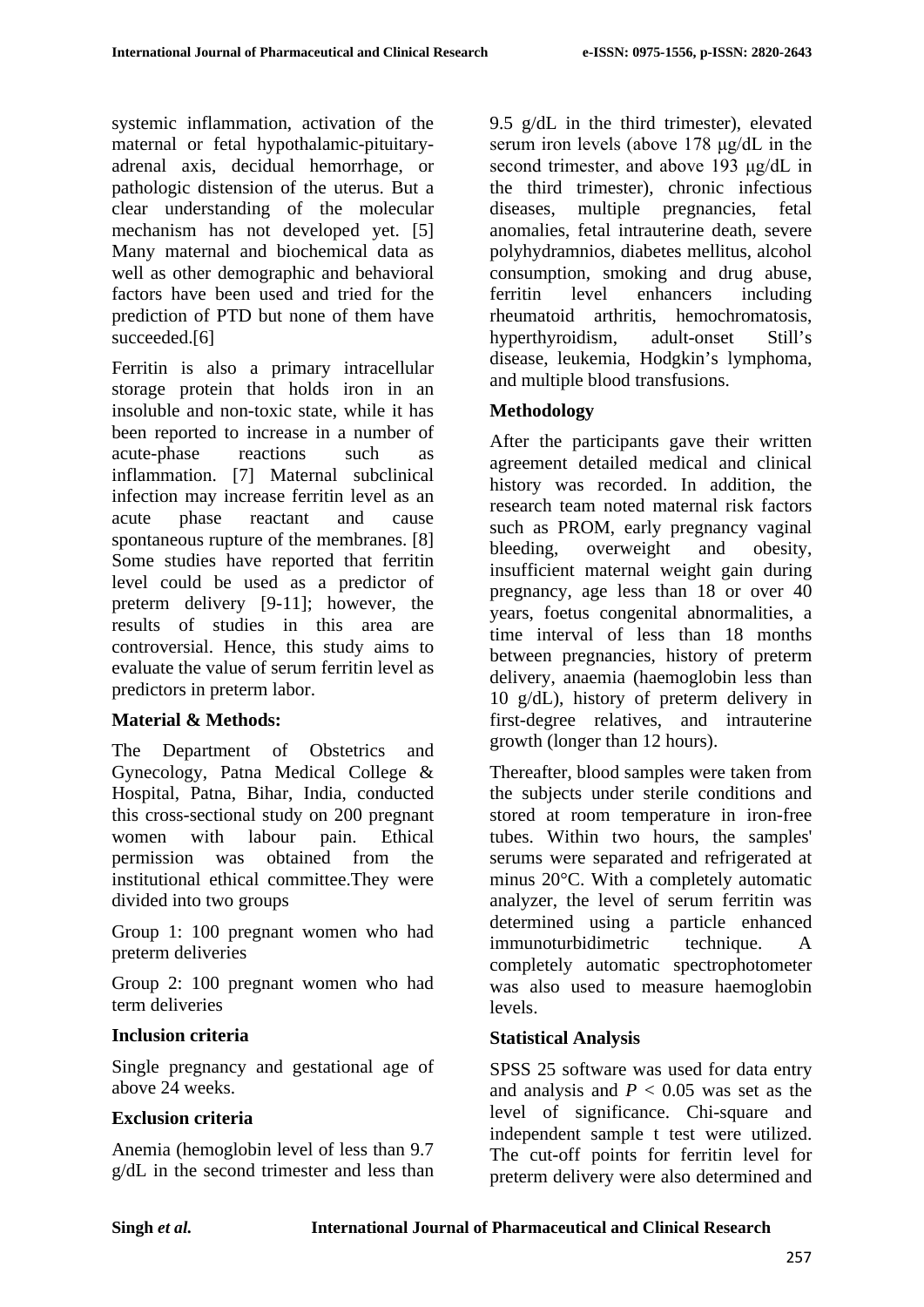its efficiency (sensitivity, specificity, positive predictive value, negative predictive value, and diagnostic accuracy) calculated using the receiver operating characteristics curve (ROC curve) and area under the curve (AUC).

# **Results:**

**Table 1** compares the study groups' pregnancy state and risk variables for premature delivery. The rate of nulliparity was substantially greater in the preterm delivery group than in the term delivery (P 0.001). Furthermore, preterm deliveries had significantly higher rates of PROM, vaginal bleeding in early pregnancy, overweight and obesity, history of preterm delivery in the patient and her first-degree relatives, and extended leakage than term (P 0.05).

**Table 2**shows Furthermore, ferritin levels were substantially higher (P 0.05) in preterm deliveries in patients with PROM or a prolonged leakage; however, there was no significant difference in ferritin levels between patients with PROM or a prolonged leakage in term deliveries.

**Table 3** illustrate the ferritin cut-offs for premature delivery. With a sensitivity, specificity, and diagnostic accuracy of 75.2 percent, 65.3 percent, and 75.0 percent, respectively, a ferritin level of 36.4 ng/mL was determined as the optimum cut-off for preterm delivery when compared to term delivery.

| Table 1: Comparison of pregnancy status and risk factors of preterm delivery between |  |
|--------------------------------------------------------------------------------------|--|
| study groups                                                                         |  |

|                                                        | Preterm<br>$(n=100)$ | Term<br>labour<br>$(n=100)$ | $P$ value* |
|--------------------------------------------------------|----------------------|-----------------------------|------------|
| Pregnancy status                                       |                      |                             |            |
| Nulliparous                                            | 49                   | 42                          |            |
| Primiparous                                            | 38                   | 40                          | < 0.001    |
| Multiparous                                            | 13                   | 18                          |            |
| <b>PROM</b>                                            | 61                   | 45                          | < 0.001    |
| Early pregnancy vaginal bleeding                       | 16                   | 8                           | 0.045      |
| Overweight and obesity                                 | 41                   | 51                          | < 0.001    |
| Inadequate weight gain<br>during<br>pregnancy          | 3                    | $\overline{0}$              | 0.072      |
| Age $<$ 18 years or >40 years                          | 5                    | 3                           | 0.291      |
| Congenital fetal malformations                         | $\overline{2}$       | 1                           | 0.109      |
| Less than 18<br>months<br>between<br>pregnancies       | 5                    | 6                           | 0.020      |
| History of preterm labor                               | 10                   | $\overline{2}$              | < 0.001    |
| Anemia (Hb<10 g/dL)                                    | $\overline{2}$       | $\overline{2}$              | 0.242      |
| History of preterm labor in first-<br>degree relatives | 5                    | $\overline{2}$              | 0.005      |
| <b>IUGR</b>                                            | 6                    | 3                           | 0.031      |
| Polyhydramnios                                         | 3                    | $\overline{2}$              | 0.271      |
| Uterine malformations                                  | $\overline{4}$       | $\overline{0}$              | 0.010      |
| Prolonged leakage (longer than 12<br>hours)            | 11                   | 4                           | < 0.001    |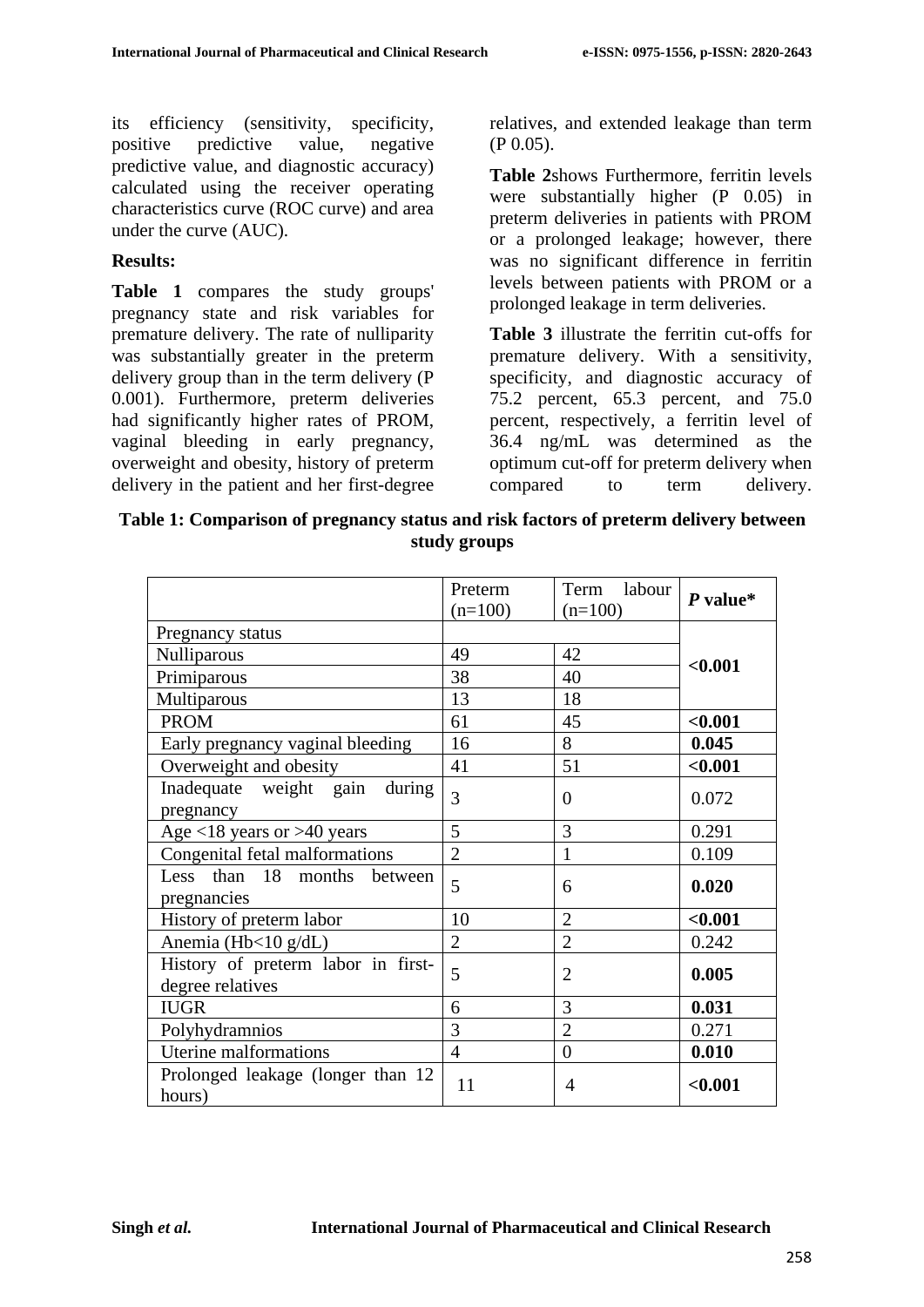|                                  |                                             |                | <b>Ferritin</b><br>level<br>(ng/mL) | $\boldsymbol{P}$<br>value* |  |
|----------------------------------|---------------------------------------------|----------------|-------------------------------------|----------------------------|--|
|                                  | <b>PROM</b>                                 | N <sub>o</sub> | $51.3 \pm 22.5$                     | 0.003                      |  |
| <b>Preterm</b>                   |                                             | Yes            | $72.4 \pm 38.2$                     |                            |  |
| labor<br>$(n = 100)$             | Prolonged leakage (longer than<br>12 hours) | N <sub>0</sub> | $53.5 \pm 23.5$                     | < 0.001                    |  |
|                                  |                                             | Yes            | 111.3<br>士                          |                            |  |
|                                  |                                             |                | 53.4                                |                            |  |
| <b>Term labor</b><br>$(n = 100)$ | <b>PROM</b>                                 | N <sub>o</sub> | $32.4 \pm 21.5$                     | 0.592                      |  |
|                                  |                                             | Yes            | $34.3 \pm 21.7$                     |                            |  |
|                                  | Prolonged leakage (longer than              | N <sub>o</sub> | $37.3 \pm 22.6$                     | 0.383                      |  |
|                                  | 12 hours)                                   | Yes            | $48.4 \pm 11.7$                     |                            |  |

**Table 2: Comparison of ferritin level in preterm and term deliveries**

| Table 3. Diagnostic efficacy of ferritin cut-off levels for preterm delivery |  |  |  |  |  |  |  |  |  |  |  |
|------------------------------------------------------------------------------|--|--|--|--|--|--|--|--|--|--|--|
|------------------------------------------------------------------------------|--|--|--|--|--|--|--|--|--|--|--|

| <b>Comparison</b><br>groups          | <b>Ferritin</b><br>cut-off<br>level(ng/<br>$mL$ ) | <b>Sensitivit</b> | <b>Specificit</b> | <b>PPV</b>   | <b>NPV</b>   | <b>Accurac</b> |
|--------------------------------------|---------------------------------------------------|-------------------|-------------------|--------------|--------------|----------------|
| Preterm<br>VS.<br>term<br>deliveries | 36.4                                              | 75.2%             | 65.3%             | 70.3<br>$\%$ | 75.3<br>$\%$ | 75 %           |

### **Discussion:**

Preterm labor is the single most important complication of pregnancy in the absence of congenital abnormality, as it is recognized as a worldwide problem responsible for more than 80% of neonatal deaths and more than 50% of long term morbidity in the surviving infants. [12] Pregnancy tends to predispose to vaginocervical infection due to altered vaginal ph. The choriondecidual interface is infiltrated by macrophages following bacterial colonization and ferritin is produced as an acute phase reactants. [13]

Nandiniet al. [14] did a study on 100 pregnant women and divided into two groups, group 1(preterm delivery, case group) and group 2 (term delivery, control group). Findings of their study showed serum ferritin levels were significantly higher in preterm labor and its values ranged from 4.4 μg/dl to 841.2 μg/dl and 9.8 μg/dl to 67 μg/dl in preterm and control patients respectively.

The normal vaginal bacterial population assists in inhibiting the growth of pathologic vaginal organisms. If the normal vaginal ecosystem is altered, there is a greater chance of proliferation of pathogenic organisms. [15] Serum ferritin initiates to decrease normally from the beginning of second trimester and its level in maternal serum at time of labor reach one third the value of infant cord sample. When there is physiologic stress in acute or chronic infection the level of ferritin can elevate markedly, also increase with tissue damage or if there is liver disease or cancer. Ferritin in these cases reflects a status of an acute phase reaction rather than being an indicator of nutritional status. [16]

Overall, consistent with previous studies, our study showed that serum ferritin level in preterm deliveries was higher than those in term delivery. Given that in our study, women in preterm and term groups had labor pain and the results showed higher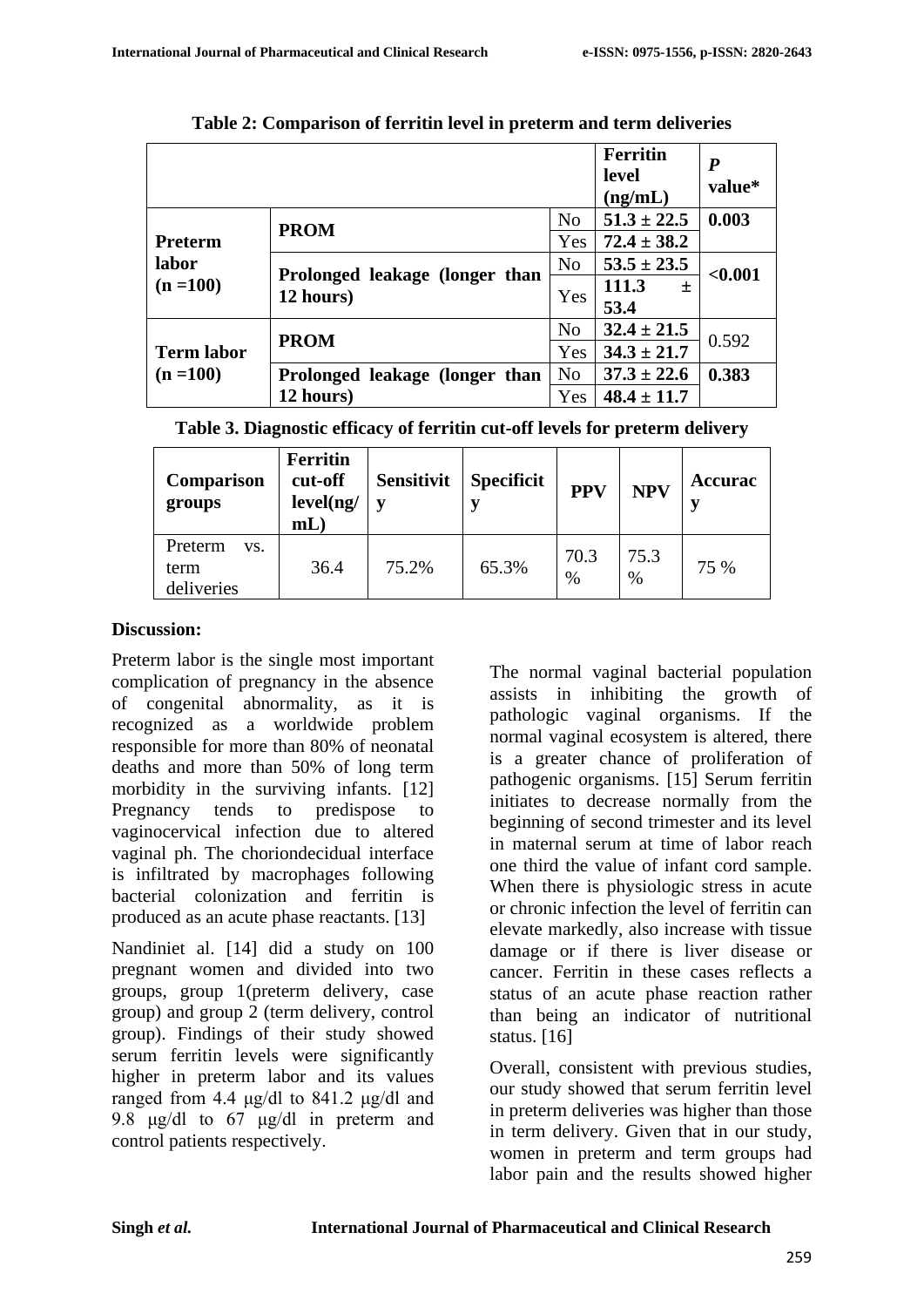ferritin level in preterm delivery than in term delivery, we suggest that ferritin level measurement, even at the onset of delivery pain, could help to predict the risk for preterm delivery. [17] However, it is suggested to conduct further multicenter prospective studies to evaluate the predictive value of serum ferritin levels in different high-risk groups and compare it with other biochemical parameters of preterm delivery such as fetal fibronectin.

# **Conclusion:**

Therefore, considering the results of other studies, it can be stated that ferritin level can be used to detect patients at risk for preterm delivery. A ferritin level of 36.4 ng/mL was determined as the optimum cut-off for preterm delivery when compared to term delivery and showed diagnostic accuracy of 75%.

# **References:**

- 1. Dutta DC. 1998. Textbook of obstetrics. 6th ed. Calcutta: New Central Book Agency (P) Ltd., pp. 324-35.
- 2. Arias F, Tomich P. 1982. Etiology and outcome of low birth and preterm infants. ObstetGynaecol60:277.
- 3. Leonardo CHB, Cresfor SAA, James SA, Siegel E, Wilcon S. 1990. Work related physical excretion and risk of preterm low birth weight delivery. PediatrPerinatEpidemiol4: 161-74.
- 4. Pushpo D, Jagdish WMA. 1991. A study of serum ferritin level in preterm labor. J ObstetGynaecol India 41: 269- 73.
- 5. Auray-Blais C, Raiche E, Gagnon R, Berthiaume M, Pasquier JC (2011): Metabolomics and preterm birth.Int J Mass Spectrom.,307:33-38.
- 6. Tsiartas P, Holst RM, Wennerholm UB, Hagberg H, Hougaard DM, Skogstrand K, et al (2012): Prediction of spontaneous preterm delivery in women with threatened preterm labour.BJOG.,119:866-873.
- 7. Chen X, Scholl TO, Stein TP. Association of elevated serum ferritin levels and the risk of gestational diabetes mellitus in pregnant women: The Camden study. Diabetes Care 2006;29:1077-82. doi: 10.2337/diacare.2951077.
- 8. Zhang Q, Ananth CV, Li Z, Smulian JC. Maternal anaemia and preterm birth: a prospective cohort study. Int J Epidemiol. 2009;38:1380-9. doi: 10.1093/ije/dyp243.
- 9. Abdel-Malek K, El-Halwagi MA, Hammad BE, Azmy O, Helal O, Eid M, et al. Role of maternal serum ferritin in prediction of preterm labor. J ObstetGynaecol. 2018;38:222-25.
- 10. El-Shahawy HF, Hendawy SF, Hassanin AS, El-Azeem MMA. Estimation of Serum Ferritin Level in Preterm Labour. Egypt J Hosp Med. 2017;68(3)
- 11. Weintraub AY, Sheiner E, Mazor M, Levy A, Tevet A, Paamoni O, et al. Maternal serum ferritin concentration in patients with preterm labor and intact membranes. J Matern Fetal Neonatal Med. 2005;18:163-6.
- 12. Goldenberg RL, Culhane JF, Iams JD, Romero R. Epidemiology and causes of preterm birth. The lancet 2008;371(9606):75-84.
- 13. Xiao R, Sorensen TK, Frederick IO, El‐Bastawissi A, King IB, Leisenring WM et al. Maternal second-trimester<br>serum ferritin concentrations and concentrations References 35 subsequent risk of preterm delivery. Paediatric and perinatal epidemiology 2002;16(4):297-304.
- 14. Nandini M D, Shetty H V, Rupakala B V, Usha S M R, Priyadarshini K S, Manjula H S,VictoriaKsh (2015): serum ferritin levels in preterm labor. International Journal of Recent Trends in Science and Technology, 14(2): 477-480.
- 15. Singh B, Goswami B, Gupta N, Bajaj AD, Mallika V. Potential biochemical markers for preterm labor: a pilot study